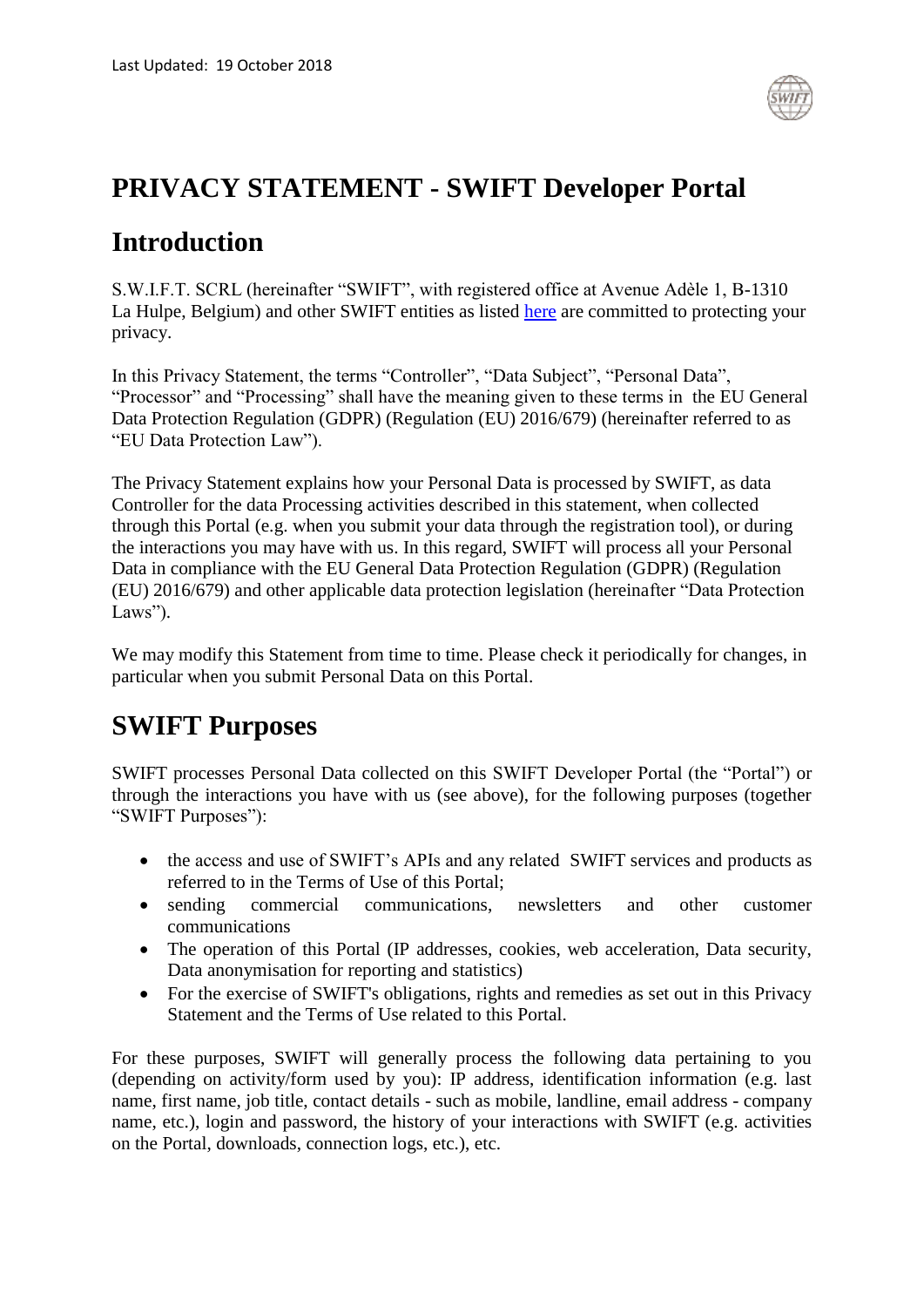

More information about the use of your data for the specific purposes is given below. Where applicable, we indicate whether and why you must provide us with your Personal Data, as well as the consequences of failing to do so. If you do not provide your data when requested, you may not be able to benefit from our services, if that data is necessary to provide you with the services or if we are legally required to collect it.

# **Access to SWIFT APIs and related SWIFT services and products**

SWIFT will Process your Personal Data submitted on this Portal to the extent this Processing is necessary for the access and use of the SWIFT APIs and related products and services, and as documented in the related Terms of Use.

If you object to this processing, you may no longer be able to access our Portal and use its features.

### **Newsletters and Other Customer Communications**

SWIFT has a legitimate interest to Process Personal Data that you submit on this Portal or during your interactions with us, to provide you with access or use of SWIFT APIs or any commercial communications related to other SWIFT products and services that you use or purchased, including related events. In addition, you can consent to receiving other commercial communications pertaining to SWIFT's events, products and services, and its newsletters.

You have the right to opt-out for this type of communication at any moment without giving a motivation.

To monitor the effectiveness of email, online advertising and social media campaigns as well as the level of engagement on this Portal or other swift.com web pages, SWIFT measures the ratio of clicks on specific links provided through these different channels, and other online interactions, such as searching a page or watching a video. These types of processing are on aggregated data.

If you are a SWIFT.com registered user, you can at any time manage your communication preferences and subscriptions to our newsletters by accessing your preference center through the secured area of "mySWIFT". If you are not a SWIFT.com registered user, you can access your preference center through a link provided in each commercial e-mail from us.

# **Operation of this Portal**

SWIFT has a legitimate interest to Process your Personal Data for the operation of this Portal and as detailed below:

### **IP Addresses**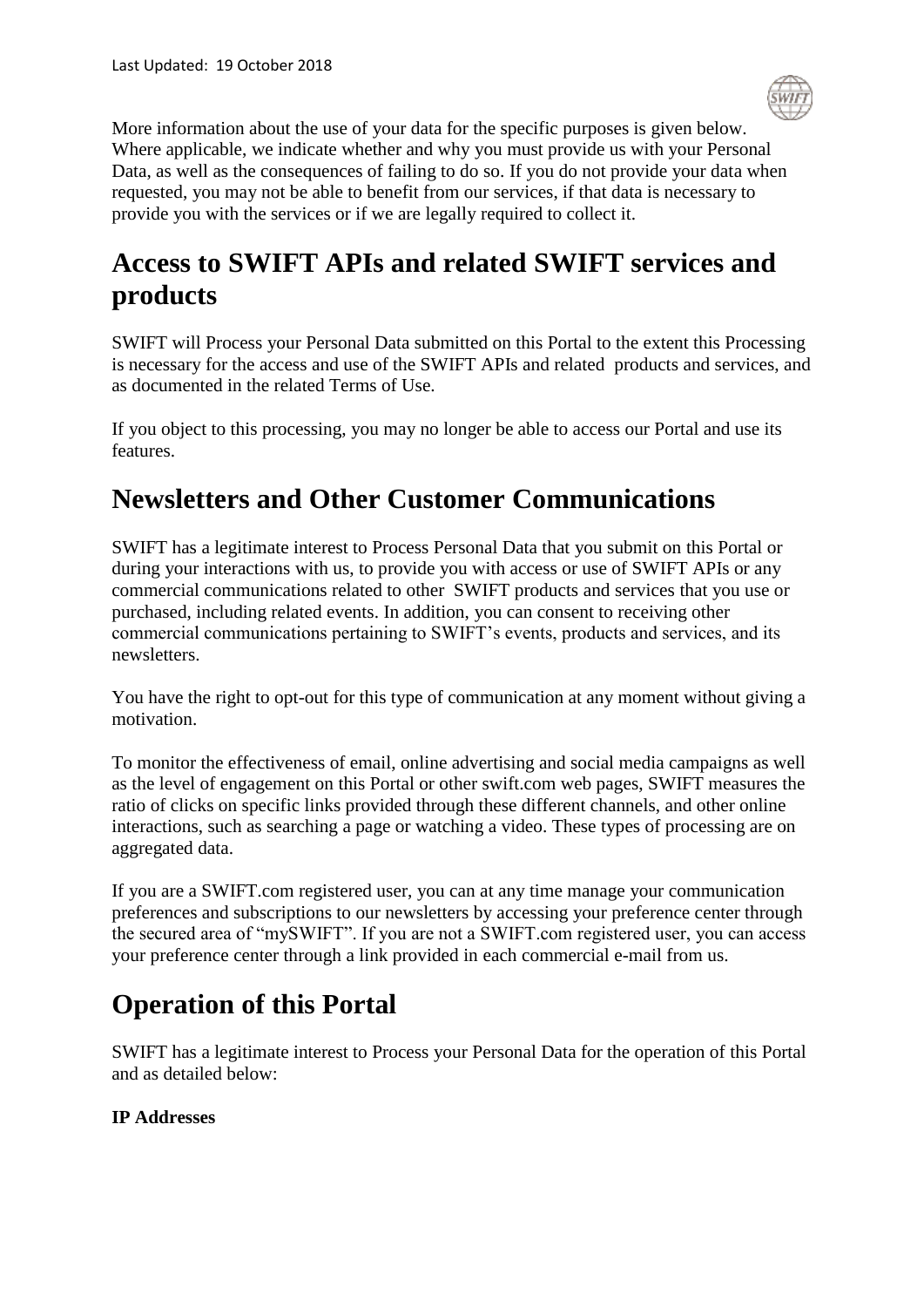

For our internal purposes, we may use IP addresses (the Internet address of your computer) stored in web logs to generate aggregate statistics on the usage of our portal, such as volume, traffic patterns and time spent on a page.

#### **Hyperlinks to other websites**

Our Portal may contain links to other websites not owned or operated by SWIFT. SWIFT is not responsible for the privacy practices of these websites.

#### **Cookies**

Our Platform use cookies. Cookies are small pieces of information that are stored by your browser on your computer's hard drive or in your browser memory.

The information stored with cookies include your name, first name, registration number on the Portal, language preference and navigation settings, login ID, and IP addresses.

For a detailed description on the use and purposes of cookies via this Website, please consult the SWIFT Cookie Policy available on SWIFT.com and which applies by analogy to the extent relevant to this Portal.

#### **Data Security**

We are committed to protect your Personal Data against accidental or unlawful destruction, accidental loss, alteration, and unauthorized disclosure or access. Therefore, we monitor and record the data exchange (IP address, timestamp, volumes), both incoming and outgoing, in order to preserve the security, integrity and availability of our infrastructure. In addition, in case of suspicious activity, SWIFT might collect data (including personal data) from various sources (e.g. public sources, threat intelligence providers, etc.) in order to start and manage its own investigation.

These data are kept for up to one year. Data can be kept longer when a security issue has been encountered and evidences need to be kept for SWIFT to exercise its rights and remedies.

Any Personal Data collected during this process may be shared by SWIFT with the relevant authorities.

Please be aware that we cannot ensure the security of your data on your computer or during transmission over the Internet. In this regard, we advise you to take every possible precaution to protect Personal Data stored on your computer and transiting on the Internet.

#### **Data anonymisation for reporting and statistics**

SWIFT has a legitimate interest to produce reports and statistics about the usage of the Portal (e.g. visitors per day, geographical reach, etc.).

These reports will be fully anonymised.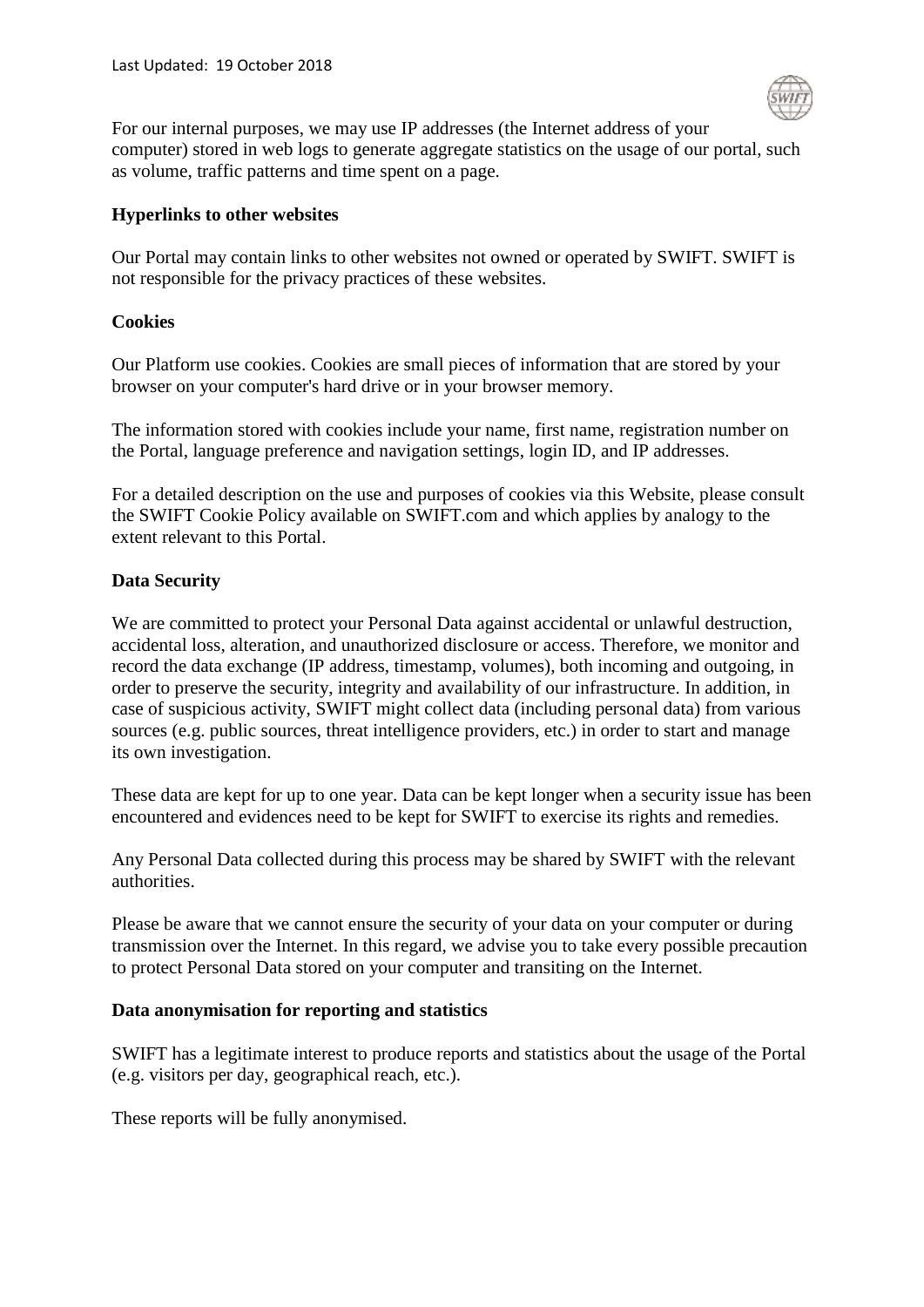

If you provide Personal Data of another person to SWIFT for the purposes mentioned above, you shall ensure that (i) this person has been duly informed about SWIFT's right to process such Personal Data as set out herein and has been provided with the present Privacy Statement, (ii) such Personal Data are collected and supplied in accordance with applicable legislation and without infringing such person's or any third party rights and (iii) you have obtained his or her prior consent where needed.

# **Sharing Data**

When required for the SWIFT Purposes, we may share your data with other offices in the SWIFT group (see the SWIFT Offices page for more information), other users of our Portal, carefully selected suppliers (e.g. security specialists, maintenance suppliers, marketing/events organisation suppliers), or other selected third parties (typically SWIFT partners or subcontractors).

Before sharing your data, we require such third parties to only process your Personal Data on our instructions and to provide sufficient guarantees in respect of the technical and organisational security measures protecting the data processing activities.

Such SWIFT offices or third parties may be located in or outside the European Economic Area (EEA), including in countries that do not offer a level of data protection considered as adequate under a EU Commission adequacy decision.

In the latter case, we ensure the lawfulness of such transfers by:

- agreeing with other SWIFT offices on the standard contractual clauses approved by the European Commission Decision 2004/915/EC of 27 December 2004;
- agreeing with third parties on the most appropriate statutory, contractual, or selfregulatory basis (for example Privacy Shield certification) to allow such transfers.

You have a right to obtain more information about these safeguards used to transfer data outside of EEA, by contacting our Data Protection Officer (see below).

# **Your Rights**

Your Personal Data will not be kept by SWIFT for longer than necessary, after which your Personal Data will be deleted. As general rule, and unless specified differently in this Privacy Statement, SWIFT will keep your data for the duration of the statute of limitation applicable to our relationship with you.

During this period, you have the right to access, correct, restrict, receive a copy and even erase your own Personal Data in accordance with the Data Protection Laws, and you can object to the processing of your Personal Data for direct marketing purposes.

In addition, where relevant, you can withdraw your consent at any time and without motivation for those types of data Processing to which you consented. Note however that this